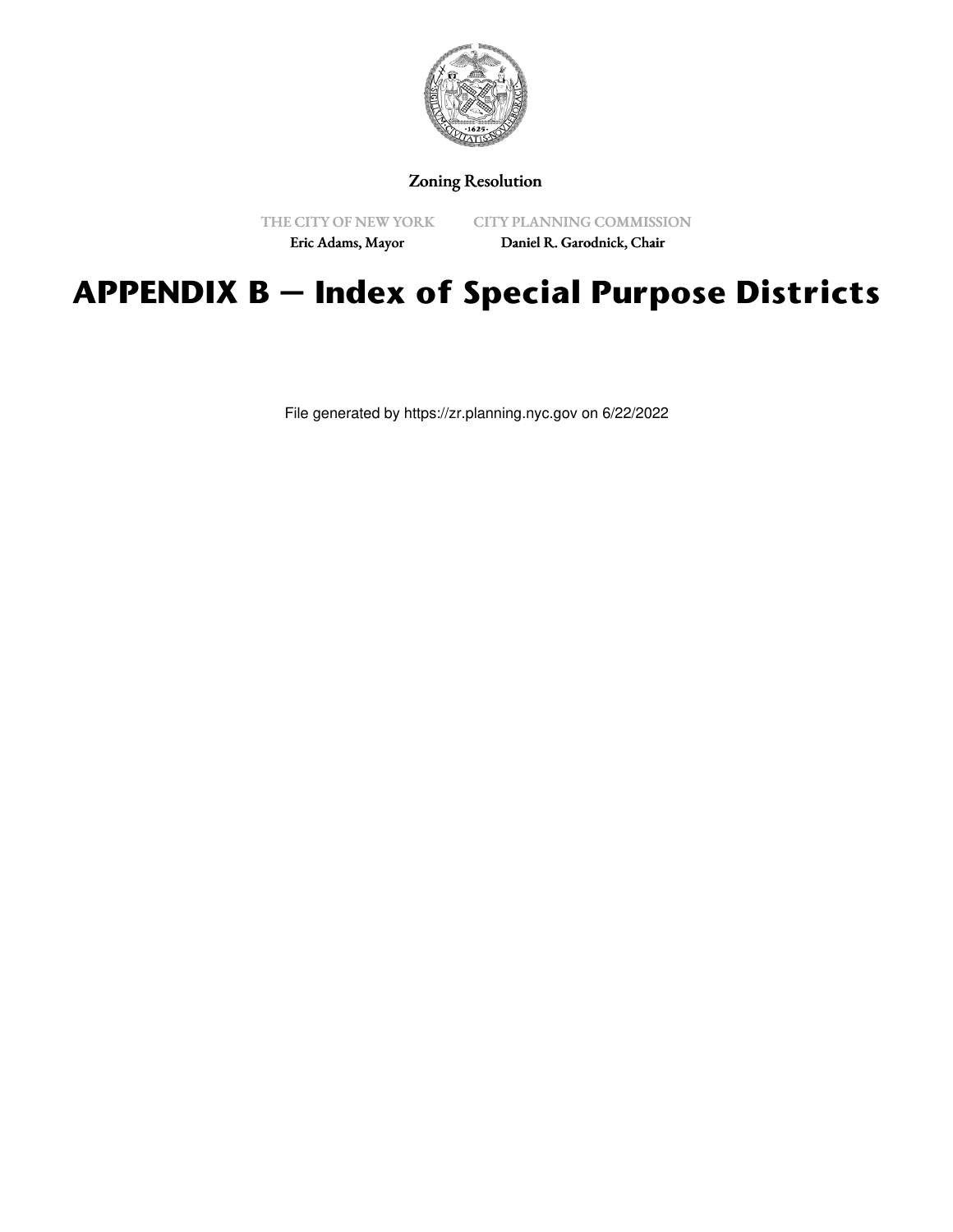## **APPENDIX B — Index of Special Purpose Districts**

(11/23/21)

| <b>SPECIAL DISTRICT</b><br>(SYMBOL)                       | SECTION ZONING<br><b>NUMBER</b> | MAP(S)                     | CP/ULURP<br>NUMBER*   | <b>CPC</b> | <b>BOE/COUNCIL</b><br>ADOPTION ADOPTION |
|-----------------------------------------------------------|---------------------------------|----------------------------|-----------------------|------------|-----------------------------------------|
| 125th Street District (125)                               | 97-00                           | 5c 6a 6b                   | 080100(A)ZRM          | 3/10/08    | 4/30/08                                 |
| <b>Battery Park City District</b><br>(BPC)                | 84-00                           | 12a 12b                    | 22479                 | 11/14/73   | 12/28/73                                |
| Substantially modified                                    |                                 |                            | 810412(A)ZRM          | 10/19/81   | 11/13/81                                |
| Bay Ridge District (BR)                                   | 114-00                          | 22a 22b                    | 780285 ZRK            | 9/25/78    | 11/2/78                                 |
| Substantially modified                                    |                                 |                            | 050133 ZRK            | 3/2/05     | 3/23/05                                 |
| <b>Bay Street Corridor District</b><br>(BSC)              | 135-00                          | 21c, 21d                   | 190114(A) ZRR 4/22/19 |            | 6/26/19                                 |
| City Island District (CD)                                 | 112-00                          | 4c 4d                      | 23258                 | 12/13/76   | 1/20/77                                 |
| Clinton District (CL)                                     | 96-00                           | 8a 8c 8d                   | 22758                 | 10/21/74   | 11/21/74                                |
| <b>Coastal Risk District 1</b><br>(Broad Channel - CR-1)  | 137-00                          | 24b 24d 30a<br>30c         | 170257 ZRQ            | 6/7/17     | 6/21/17                                 |
| <b>Coastal Risk District 2</b><br>(Hamilton Beach - CR-2) | 137-00                          | 18 <sub>b</sub>            | 170267 ZRQ            | 6/7/17     | 6/21/17                                 |
| Coastal Risk District 3 (S.I.<br>East Shore - CR-3)       | 137-00                          | 27b, 27d, 34a   170374 ZRR |                       | 8/9/17     | 9/7/17                                  |
| Coastal Risk District 4<br>(Gerritsen Beach - CR-4)       | 137-00                          | 29a                        | 210131 ZRK            | 3/17/21    | 5/12/21                                 |
| College Point District(CP)                                | 126-00                          | 7b 10a                     | 090318 ZRQ            | 6/3/09     | 7/29/09                                 |
| Coney Island District(CI)                                 | 131-00                          | 28d                        | 090273(A)ZRK          | 6/17/09    | 7/29/09                                 |
| Coney Island Mixed Use<br>District (CO)                   | 106-00                          | 28d                        | 22785                 | 12/23/74   | 1/9/75                                  |
| Downtown Brooklyn District<br>(DB)                        | $101 - 00$                      | 12d 16c                    | 000244(B1)ZRY 6/13/01 |            | 7/26/01                                 |
| Downtown Far Rockaway<br>District (DFR)                   | 136-00                          | 31a, 25b                   | 170244(A) ZRQ 7/10/17 |            | 9/9/17                                  |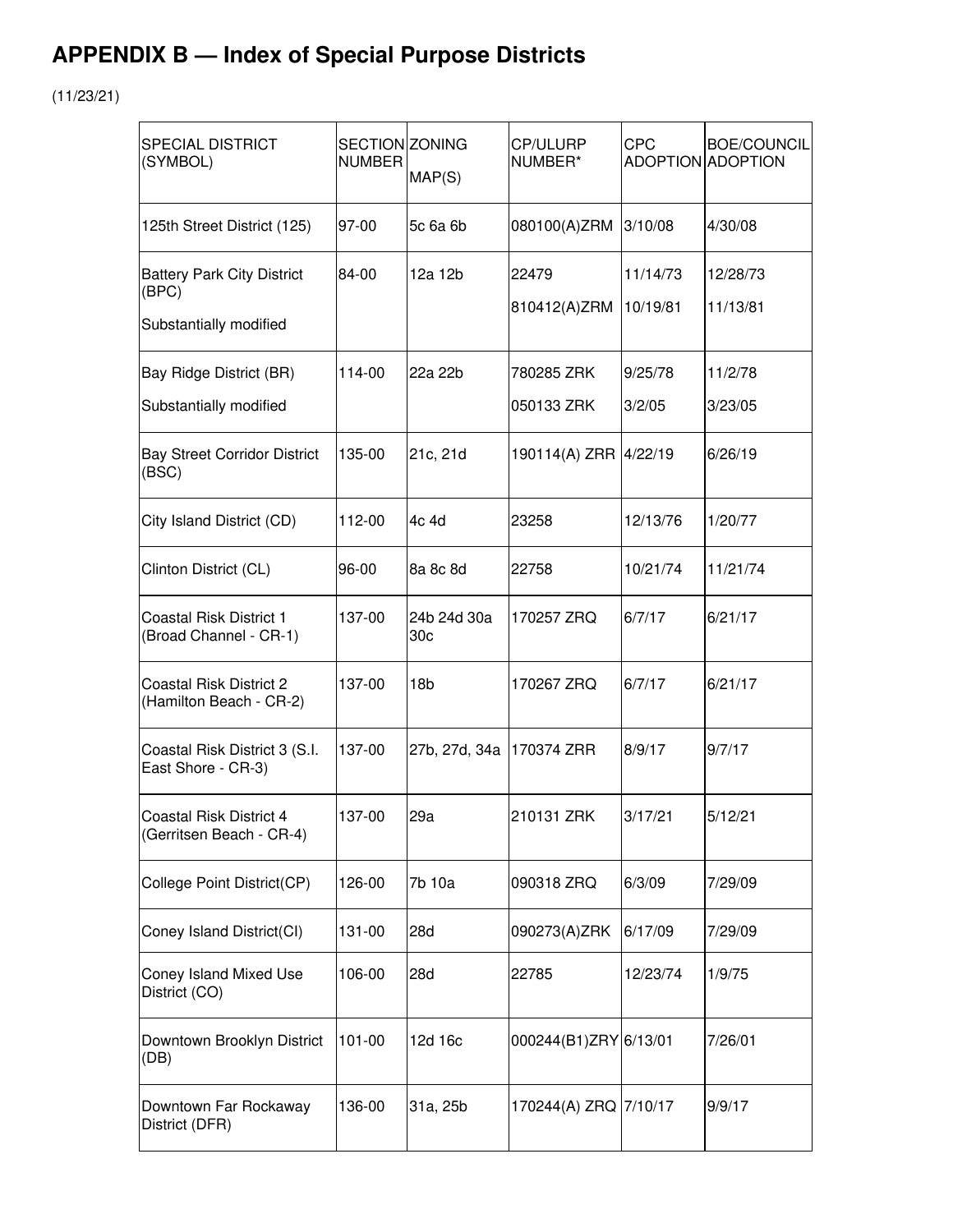| Downtown Jamaica District<br>(DJ)                                   | 115-00 | 14d                | 070315(A)ZRQ 7/11/07   |          | 9/10/07  |
|---------------------------------------------------------------------|--------|--------------------|------------------------|----------|----------|
| East Harlem Corridors<br>District (EHC)                             | 138-00 | 6a, 6b             | 170359 ZRM             | 10/2/17  | 11/30/17 |
| <b>Enhanced Commercial</b><br>District-1 (EC-1)                     | 132-00 | 16c 16d            | 110387 ZRK             | 10/19/11 | 11/29/11 |
| <b>Enhanced Commercial</b><br>District-2 and 3 (EC-2 and<br>$EC-3)$ | 132-00 | <b>5d 8c</b>       | 120144 ZRM             | 5/9/12   | 6/28/12  |
| <b>Enhanced Commercial</b><br>District-4 (EC-4)                     | 132-00 | 12d 13b<br>16c 17a | 120295 ZRK             | 9/5/12   | 10/11/12 |
| <b>Enhanced Commercial</b><br>District-5 and 6 (EC-5 and<br>$EC-6$  | 132-00 | 17c                | 160050 ZRK             | 2/24/16  | 4/20/16  |
| Forest Hills District (FH)                                          | 86-00  | 14a                | 090103 ZRQ             | 1/21/09  | 3/24/09  |
| Garment Center District (GC) 121-00                                 |        | 8d                 | 870241(A)ZRM 2/23/87   |          | 3/26/87  |
| <b>Governors Island District</b><br>(GI)                            | 134-00 | 16a                | 130189(A)ZRM 6/5/13    |          | 7/24/13  |
| Gowanus District (G)                                                | 139-00 | 16c, 16d           | 210178 ZRK             | 9/22/21  | 11/23/21 |
| Grand Concourse District (C) 122-00                                 |        | 1d 3b 3c 3d<br>6a  | 890229 ZRX             | 9/6/89   | 9/28/89  |
| Harlem River Waterfront<br>District (HRW)                           | 87-00  | 6a                 | 090302 ZRX             | 5/20/09  | 6/30/09  |
| <b>Hillsides Preservation</b><br>District (HS)                      | 119-00 | 21a 21b 21c<br>21d | 870002 ZRR             | 6/3/87   | 6/30/87  |
| Hudson River Park (HRP)                                             | 89-00  | 12a                | 160308 ZRM             | 10/17/16 | 12/15/16 |
| Hudson Square District<br>(HSQ)                                     | 88-00  | 12a                | 120381(A) ZRM 1/23/13  |          | 3/20/13  |
| Hudson Yards District (HY)                                          | 93-00  | 8b <sub>8d</sub>   | 040500(A) ZRM 11/22/04 |          | 1/19/05  |
| Hunts Point Special<br>District(HP)                                 | 108-00 | 6c                 | 080248 ZRX             | 5/21/08  | 7/23/08  |
| Inwood Special District (IN)                                        | 142-00 | 1b 1d 3a 3c        | 180205(A) ZRM 6/25/18  |          | 8/8/18   |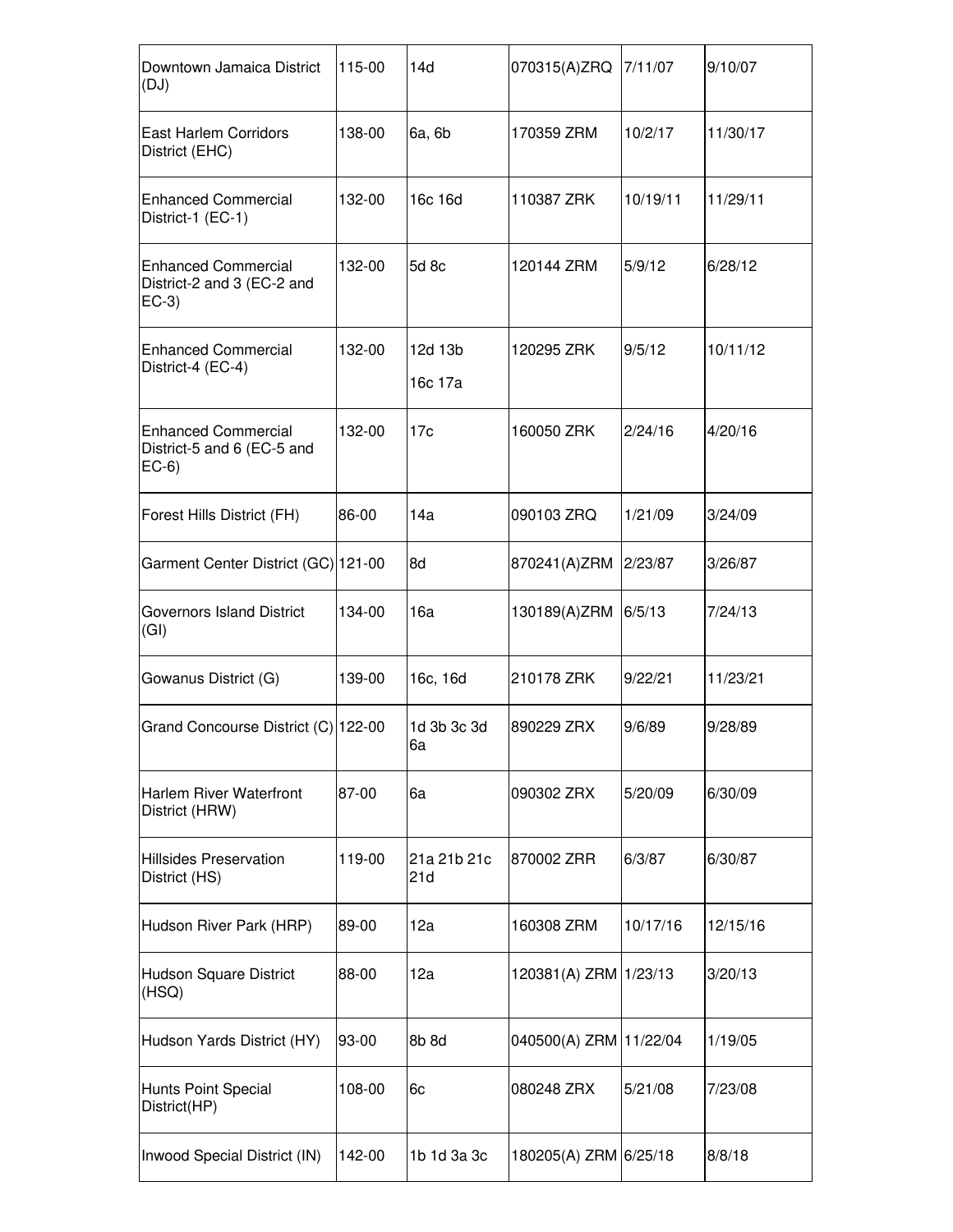| Jerome Corridor District (J)                                                       | 141-00    | 3b, 3c                         | 180050(A) ZRX 1/17/18 |          | 3/22/18  |
|------------------------------------------------------------------------------------|-----------|--------------------------------|-----------------------|----------|----------|
| Limited Commercial District<br>(LC)                                                | 83-00     | 12c                            | 20779                 | 8/14/69  | 10/9/69  |
| Lincoln Square District (L)                                                        | 82-00     | 8c                             | 20365(A)              | 3/19/69  | 4/24/69  |
| Little Italy District (LI)                                                         | 109-00    | 12c                            | 760061 ZRM            | 1/3/77   | 2/3/77   |
| Long Island City Mixed Use<br>District (LIC)                                       | 117-00    | 8d 9b                          | 000407(A) ZRQ 5/23/01 |          | 7/26/01  |
| Lower Manhattan District<br>(LM)                                                   | $91 - 00$ | 12a 12b 12d                    | 980314 ZRM            | 7/20/98  | 8/27/98  |
| <b>Madison Avenue</b><br>Preservation District (MP)                                | 99-00     | 5d 6b 8c                       | 22350                 | 11/7/73  | 12/20/73 |
| Manhattanville Mixed Use<br>District (MMU)                                         | 104-00    | 5c 6a                          | 070496 ZRM            | 11/26/07 | 12/19/07 |
| Midtown District (MID)                                                             | 81-00     | 8c 8d                          | 820253 ZRM            | 3/16/82  | 5/13/82  |
| Mixed Use District-1 (MX-1)<br>Port Morris, the Bronx                              | 123-00    | 6a <sub>6b</sub>               | 970751 ZRX            | 11/5/97  | 12/10/97 |
| Mixed Use District-2 (MX-2)<br>DUMBO, Brooklyn                                     | 123-00    | 12d                            | 090310 ZRK            | 7/1/09   | 7/29/09  |
| Mixed Use District-4 (MX-4)<br>Flushing/Bedford, Brooklyn                          | 123-00    | 12d 13b                        | 000110 ZRK            | 3/26/01  | 5/9/01   |
| Mixed Use District-5 (MX-5)<br>Red Hook, Brooklyn                                  | 123-00    | 16a                            | 020046 ZRK            | 12/19/01 | 1/30/02  |
| Mixed Use District-6 (MX-6)<br>Hudson Square, Manhattan                            | 123-00    | 12a                            | 030236 ZRM            | 6/18/03  | 8/19/03  |
|                                                                                    |           |                                | 070575 ZMM            | 6/4/08   | 7/23/08  |
| Mixed Use District-7 (MX-7)<br>Morrisania, the Bronx                               | 123-00    | 3d 6c                          | 030334 ZRX            | 7/23/03  | 8/19/03  |
| Mixed Use District-8 (MX-<br>8) Greenpoint-Williamsburg,<br>Brooklyn               | 123-00    | 12c 12d 13a<br>13 <sub>b</sub> | 040137 ZRK            | 8/25/04  | 9/28/04  |
| Mixed Use District-9 (MX-9)<br>Northern Hunters Point<br><b>Waterfront, Queens</b> | 123-00    | 9b                             | 060324 ZRQ            | 7/12/06  | 8/16/06  |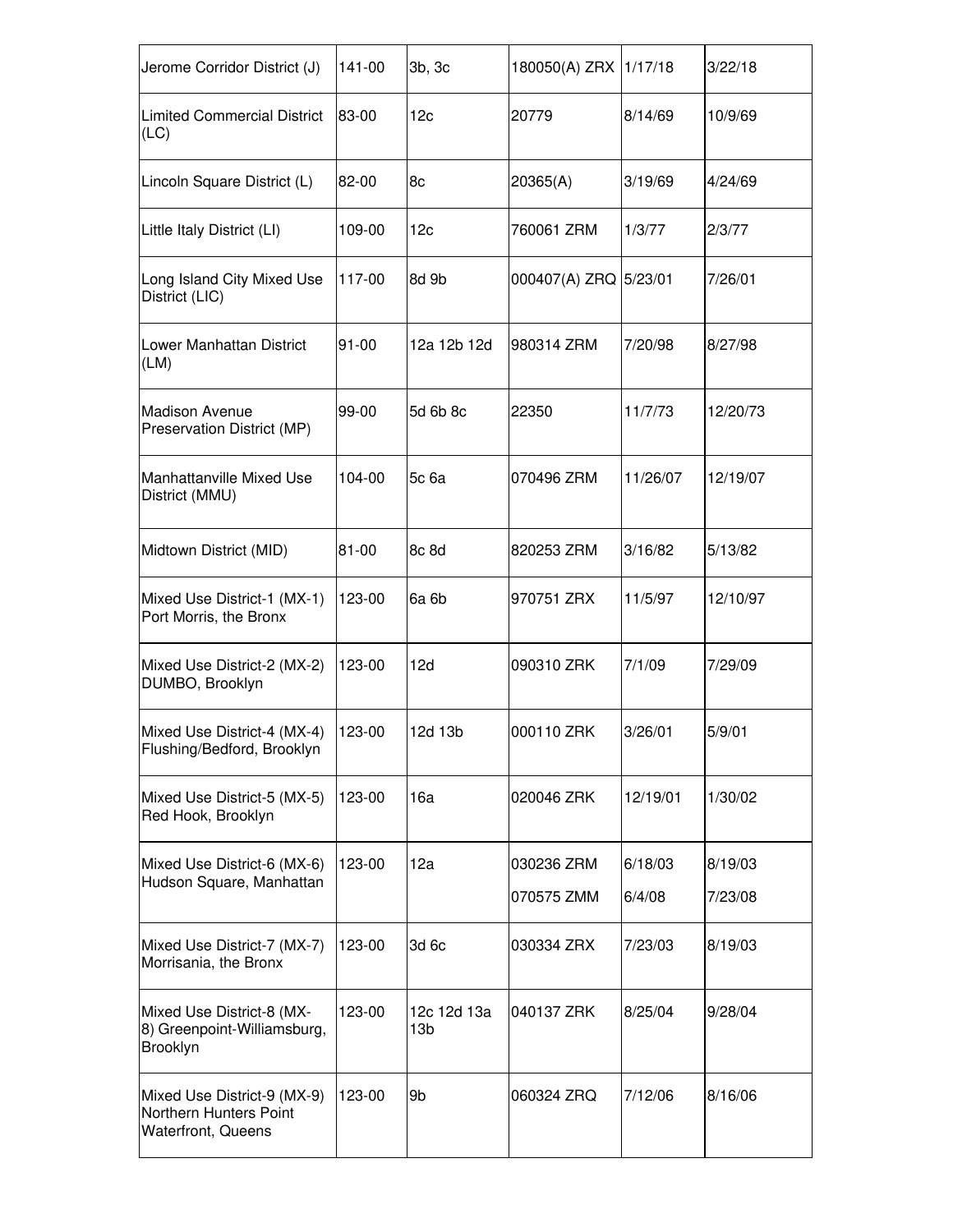| Mixed Use District-10 (MX-<br>10) Atlantic and Howard<br>Avenues, Brooklyn   | 123-00 | 17a                                           | 070448 ZRY | 9/5/07    | 10/29/07 |
|------------------------------------------------------------------------------|--------|-----------------------------------------------|------------|-----------|----------|
| Mixed Use District-11 (MX-<br>11) Gowanus, Brooklyn                          | 123-00 | 16a                                           | 090049 ZRK | 2/17/09   | 3/11/09  |
| Mixed Use District-12 (MX-<br>12) Borough Park, Brooklyn                     | 123-00 | 22c                                           | 100346 ZRK | 8/25/2010 | 10/27/10 |
| Mixed Use District-13 (MX-<br>13) Lower Concourse, the<br><b>Bronx</b>       | 123-00 | 6a                                            | 090302 ZRX | 5/20/09   | 6/30/09  |
| Mixed Use District-14 (MX-<br>14) Third Avenue /Tremont<br>Avenue, the Bronx | 123-00 | 3c 3d                                         | 100408 ZRX | 9/15/10   | 10/13/10 |
| Mixed Use District-15 (MX-<br>15) West Harlem, Manhattan                     | 123-00 | 6a                                            | 120310 ZRM | 9/5/12    | 11/13/12 |
| Mixed Use District-16 (MX-<br>16) Ocean Hill/East New<br>York, Brooklyn      | 123-00 | 17c                                           | 160050 ZRK | 2/14/16   | 4/20/16  |
| Mixed Use District-17 (MX-<br>17) Hunts Point, the Bronx                     | 123-00 | 6c                                            | 180122 ZRX | 2/14/18   | 3/22/18  |
| Mixed Use District-18 (MX-<br>18)                                            | 123-00 | 6c                                            | 190337 ZRX | 9/3/19    | 10/17/21 |
| Mixed Use District-19 (MX-<br>19)                                            | 123-00 | 17d                                           | 200057 ZRK | 11/4/20   | 12/10/20 |
| Mixed Use District-20 (MX-<br>(20)                                           | 123-00 | 16 <sub>c</sub>                               | 160176 ZRK | 4/8/19    | 5/8/19   |
| Mixed Use District-21 (MX-<br>(21)                                           | 123-00 | 31a                                           | 210071 ZRQ | 2/17/21   | 3/25/21  |
| Mixed Use District-22 (MX-<br>(22)                                           | 123-00 | 13 <sub>b</sub>                               | 200343 ZRK | 3/17/21   | 5/27/21  |
| Mixed Use District-23 (MX-<br>23)                                            | 123-00 | 9a                                            | 210026 ZRQ | 9/22/21   | 10/21/21 |
| Natural Area District-1 (NA-<br>1)                                           | 105-00 | 21b 26a 26b<br>26c 26d 27a<br>27 <sub>b</sub> | 22748(A)   | 11/18/74  | 12/19/74 |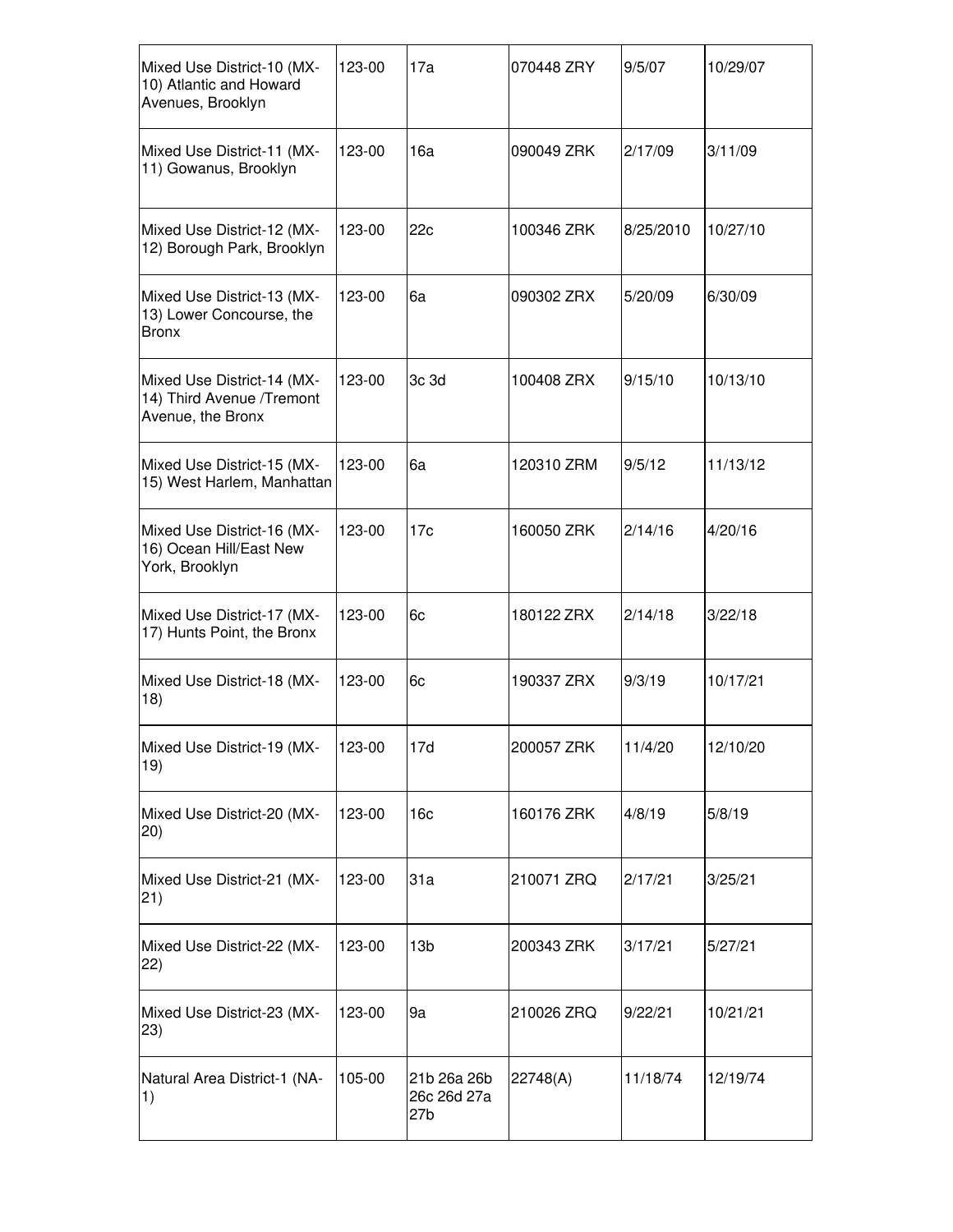| Natural Area District-2 (NA-<br>2)                                       | 105-00    | 1a 1b 1c 1d                                              | 22890(A)   | 5/14/75  | 5/21/75  |
|--------------------------------------------------------------------------|-----------|----------------------------------------------------------|------------|----------|----------|
| Natural Area District-3 (NA-<br>3)                                       | 105-00    | 21d                                                      | 770272 ZRY | 11/9/77  | 12/1/77  |
| Natural Area District-4 (NA-<br>4)                                       | 105-00    | 7d 11c                                                   | 821255 ZRQ | 3/23/83  | 4/28/83  |
| Ocean Parkway District (OP) 113-00                                       |           | 16d 22c 22d<br>28c 28d                                   | 23284      | 12/22/76 | 1/20/77  |
| Park Improvement District<br>(PI)                                        | $92 - 00$ | 5d 6b 8c 9a                                              | 22240      | 2/28/73  | 4/23/73  |
| <b>Planned Community</b><br>Preservation District (PC)                   | 103-00    | 3b 4b 6a 9b<br>9d 10d 11b<br>14c 15a                     | 22501      | 6/12/74  | 7/18/74  |
| Scenic View District (SV-1)                                              | 102-00    | 12b 12d                                                  | 22750      | 9/23/74  | 10/24/74 |
| <b>Sheepshead Bay District</b><br>(SB)                                   | 94-00     | 29a                                                      | 22171      | 9/5/73   | 10/4/73  |
| South Richmond<br>Development District (SRD)                             | 107-00    | 26b 26d 27b<br>32c 32d 33a<br>33b 33c 33d<br>34a 35a 35c | 22972      | 7/23/75  | 9/11/75  |
| Southern Hunters Point<br>District (SHP)                                 | 125-00    | 8d                                                       | 080363 ZRQ | 9/24/08  | 11/13/08 |
| Southern Roosevelt Island<br>District (SRI)                              | 133-00    | 8d 9b                                                    | 130077 ZRM | 3/20/13  | 5/8/13   |
| St. George District (SG)                                                 | 128-00    | 21c                                                      | 080425 ZRR | 9/10/08  | 10/23/08 |
| <b>Stapleton Waterfront</b><br>District(SW)                              | 116-00    | 21c 21d                                                  | 060468 ZRR | 9/27/06  | 10/25/06 |
| <b>Transit Land Use District</b><br>(TA)                                 | 95-00     | 6b 8c 8d 9a<br>12c 12d                                   | 22441      | 11/7/73  | 12/28/73 |
| <b>Tribeca Mixed Use District</b><br>(TMU)                               | 111-00    | 12a 12b                                                  | 23198      | 6/1/76   | 6/11/76  |
| Was Lower Manhattan<br>Mixed Use District; renamed<br>8/27/98, 980314ZRM |           |                                                          |            |          |          |
| Union Square District (US)                                               | 118-00    | 12c                                                      | 841006 ZRM | 11/26/84 | 1/10/85  |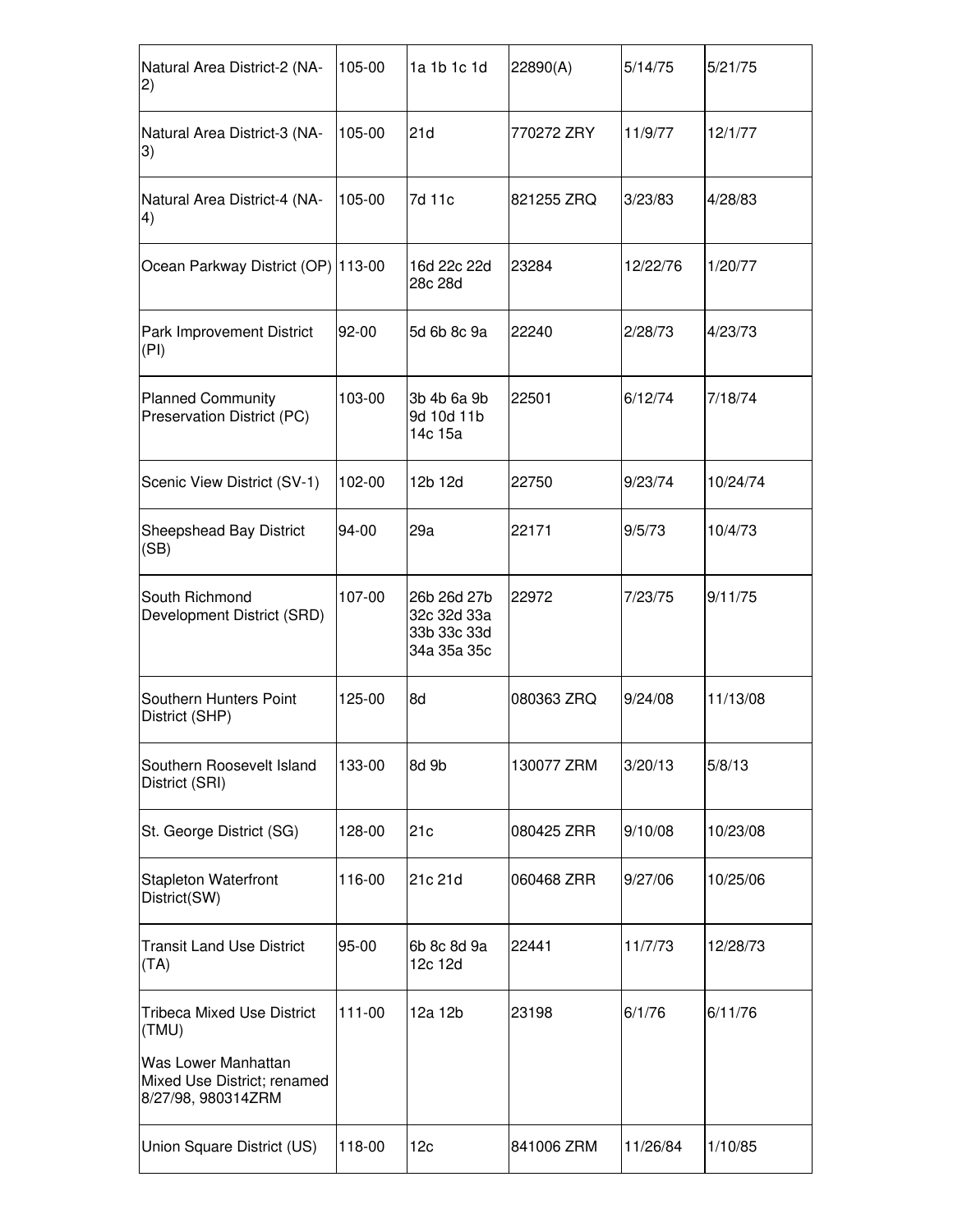| United Nations Development 85-00<br>District (U) |        | 8d      | 21014                 | 1/21/70 | 3/20/70  |
|--------------------------------------------------|--------|---------|-----------------------|---------|----------|
| West Chelsea District (WCh) 98-00                |        | 8b      | 050161(A) ZRM 5/25/05 |         | 6/23/05  |
| <b>Willets Point District (WP)</b>               | 124-00 | 10a 10b | 1080382 ZRQ           | 9/24/08 | 11/13/08 |

Index of Special Purpose Districts - Eliminated or Replaced

| <b>SPECIAL DISTRICT</b><br>(SYMBOL)                                       | SECTION ZONING<br><b>NUMBER</b> | MAP(S)          | CP/ULURP<br>NUMBER* | <b>CPC</b> | <b>BOE/COUNCIL</b><br>ADOPTION ADOPTION |
|---------------------------------------------------------------------------|---------------------------------|-----------------|---------------------|------------|-----------------------------------------|
| <b>Atlantic Avenue District</b><br>(AA)                                   | 104-00                          | 16 <sub>c</sub> | 22670               | 7/10/74    | 8/15/74                                 |
| Eliminated & replaced by<br>Downtown Brooklyn District                    |                                 |                 |                     |            |                                         |
| <b>Brooklyn Center</b><br>Development District (BC)                       | 89-00                           | 16c             | 22008               | 5/31/72    | 7/20/72                                 |
| Eliminated 10/9/86, 860210<br><b>ZRK</b>                                  |                                 |                 |                     |            |                                         |
| Fifth Avenue District (F)                                                 | 87-00                           | 8c 8d           | 21498               | 3/3/71     | 3/25/71                                 |
| Eliminated & replaced by<br><b>Midtown District</b>                       |                                 |                 |                     |            |                                         |
| <b>Franklin Street Mixed Use</b><br>District (FR)                         | 108-00                          | 12c             | 23028               | 9/3/75     | 9/11/75                                 |
| Eliminated 5/11/05,<br>050110(A) ZRK                                      |                                 |                 |                     |            |                                         |
| Fulton Mall District (FM)                                                 | 115-00                          | 16 <sub>c</sub> | 770236 ZRK          | 2/8/78     | 3/16/78                                 |
| Eliminated & replaced by<br>Downtown Brooklyn District                    |                                 |                 |                     |            |                                         |
| <b>Greenwich Street</b><br>Development District (G)                       | 86-00                           | 12 <sub>b</sub> | 21418               | 1/6/71     | 1/14/71                                 |
| Eliminated & replaced by<br>Lower Manhattan District                      |                                 |                 |                     |            |                                         |
| Hunters Point Mixed Use<br>District (HP)                                  | 117-00                          | 8d 9b           | 810538 ZRQ          | 10/26/81   | 12/3/81                                 |
| Eliminated & replaced by<br>Long Island City Mixed Use<br><b>District</b> |                                 |                 |                     |            |                                         |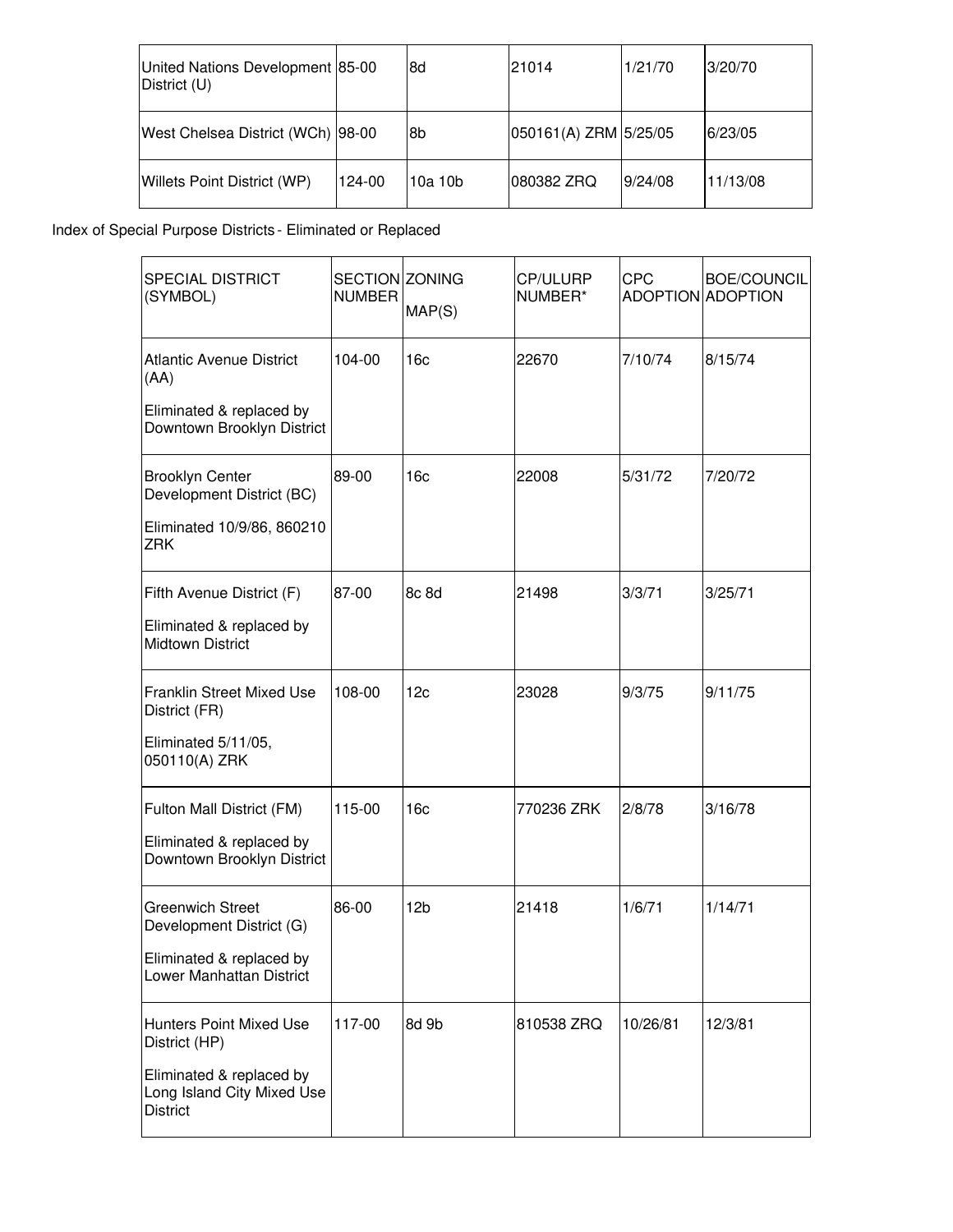| Jacob K. Javits Convention 93-00<br>Center District(CC)                        |           | 8b 8d                          | 900053 ZRM | 12/27/89 | 2/22/90  |
|--------------------------------------------------------------------------------|-----------|--------------------------------|------------|----------|----------|
| Eliminated & replaced by<br><b>Hudson Yards District</b>                       |           |                                |            |          |          |
| Lower Manhattan Mixed<br>Use District (LMM)                                    | 111-00    | 12a 12b                        | 23198      | 6/1/76   | 6/11/76  |
| Renamed Tribeca Mixed<br>Use District 8/27/98                                  |           |                                |            |          |          |
| Manhattan Bridge                                                               | 116-00    | 12d                            | 801024 ZRM | 6/22/81  | 8/20/81  |
| District (MB)                                                                  |           |                                |            |          |          |
| Terminated 9/1/91                                                              |           |                                |            |          |          |
| Manhattan Landing District<br>(MLD)                                            | 98-00     | 12b 12d                        | 22498      | 11/7/73  | 12/28/73 |
| Eliminated & replaced by<br>Lower Manhattan District                           |           |                                |            |          |          |
| <b>Mixed Use District-2</b>                                                    | 123-00    | 8b 8d 12c                      | 990452 ZRK | 7/21/99  | 9/9/99   |
| Fulton Ferry (MX-2)                                                            |           |                                |            |          |          |
| Eliminated & replaced by<br>DUMBO (MX-2)                                       |           |                                |            |          |          |
| Mixed Use District-3 (MX-3) 123-00                                             |           | 12c                            | 990001 ZRK | 2/17/99  | 3/30/99  |
| Eliminated & replaced by<br><b>West Chelsea District</b>                       |           |                                |            |          |          |
| New York City Convention<br>and Exhibition Center<br>Development District (CC) | 93-00     | 8a 8c                          | 22264      | 3/29/73  | 5/24/73  |
| Eliminated 2/22/90, 900053<br><b>ZRM</b>                                       |           |                                |            |          |          |
| Northside Mixed Use<br>District (N)                                            | 97-00     | 12c 12d 13a<br>13 <sub>b</sub> | 22424      | 9/5/73   | 9/13/73  |
| Eliminated 5/11/05,<br>050110(A) ZRK                                           |           |                                | 23158      | 3/10/76  | 3/18/76  |
| Park District (P)                                                              | $91 - 00$ | 8d                             | 22128(A)   | 11/8/72  | 12/7/72  |
| Deleted by court order,<br>4/24/78                                             |           |                                |            |          |          |